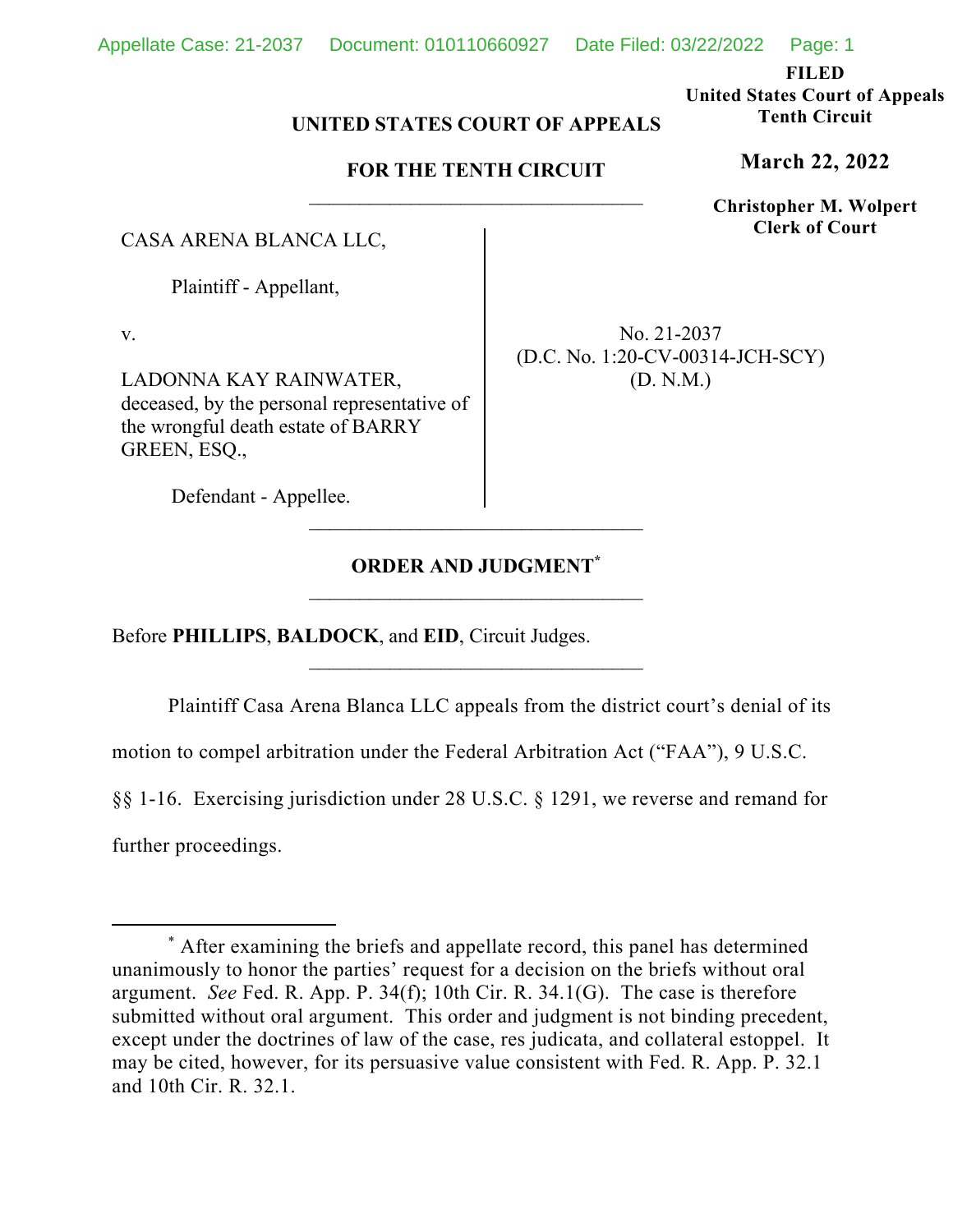## I. Background

Plaintiff operates the Casa Arena Blanca Nursing Center ("Facility"). Ladonna Kay Rainwater was a patient at the Facility for post-surgery care. After spending seventeen days at the Facility, Ms. Rainwater was subsequently transferred to a medical center to be treated for infection, sepsis, and altered mental status. She died just over a year later. Ms. Rainwater's estate, represented by Barry Green ("the Estate"), filed a wrongful-death lawsuit in state court, alleging that the Facility and other defendants failed to properly care for Ms. Rainwater when she was a patient at the Facility.

While Ms. Rainwater was a patient at the Facility, her daughter,

Melanie Burris, signed an Admission Agreement and a Dispute Resolution Agreement ("Arbitration Agreement"). The Arbitration Agreement stated it was "between Kay Rainwater ('Resident') and/or Melanie Burris ('Representative'), and Casa Arena Blanca ('Facility')." Aplt. App. at 33. The Arbitration Agreement explained:

When this Agreement says that the Representative signs in his or her individual capacity, this means that, in addition to entering the Agreement on behalf of the Resident, the Representative, himself or herself, also enters the agreement with us. The Representative does so because he or she wishes to obtain care and services for the Resident who is a third-party beneficiary of the agreement between the Facility and the Representative. Our agreement to admit the Resident . . . personally benefits the Representative as well as the Resident.

*Id.* at 37.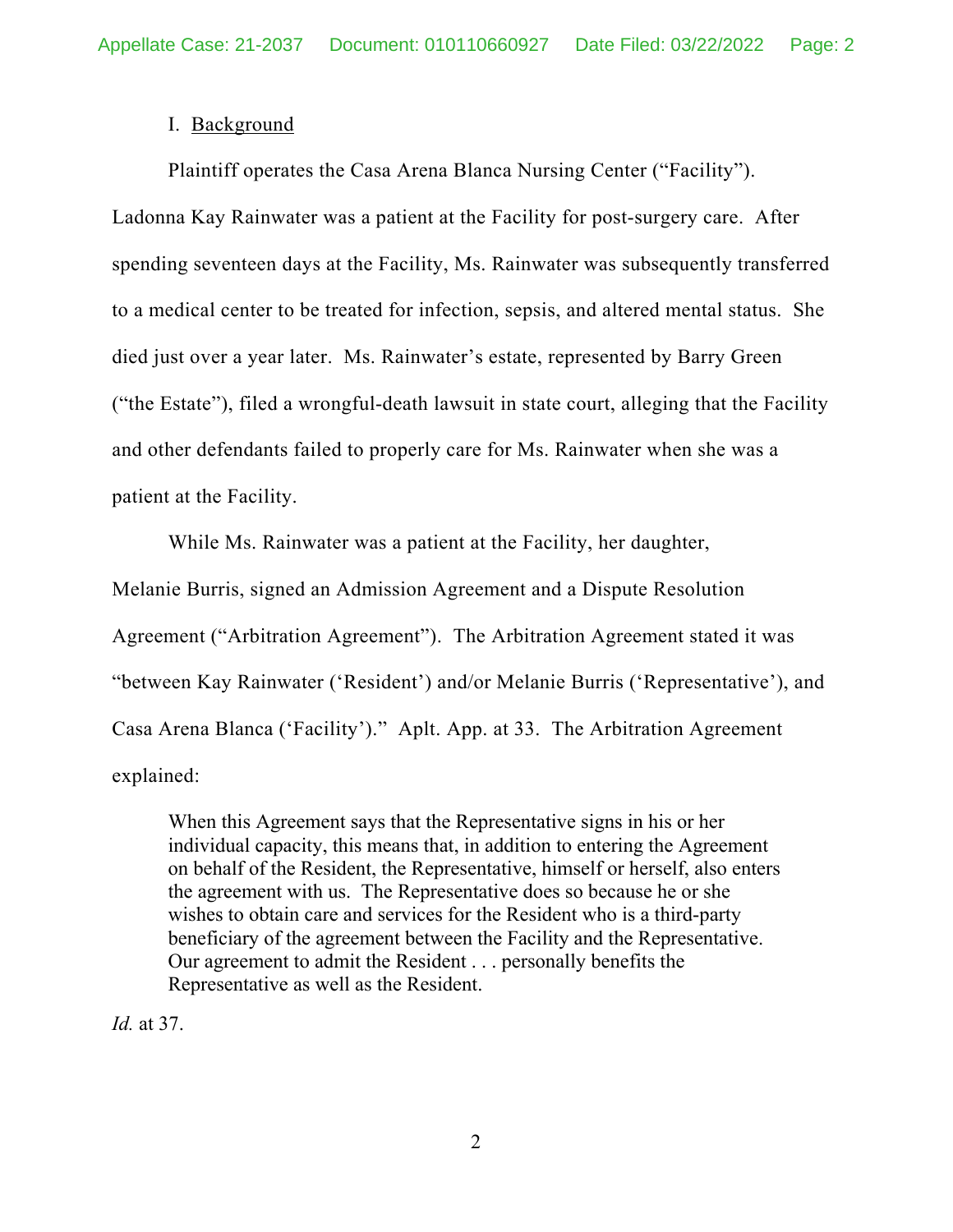The Arbitration Agreement also explained that both parties were agreeing to mutual arbitration and that any dispute that arises regarding Ms. Rainwater's stay at the Facility would be resolved by an arbitrator instead of a judge or jury. It further provided that the FAA governs the agreement and that the arbitration will follow the FAA and the rules and procedures of the Judicial Arbitration and Mediation Service ("JAMS").

Plaintiff initially filed a motion to compel arbitration in the state-court action, but it later withdrew the motion without waiving its right to request arbitration later. Plaintiff then filed a complaint in federal court against the Estate to compel arbitration based on the FAA, 9 U.S.C. § 4. Plaintiff also filed a motion to compel arbitration.

#### A. Motion to Compel Arbitration

In its motion, Plaintiff argued that "the Arbitration Agreement contains a 'Delegation Clause' that clearly and unmistakably delegates to the arbitrators all 'gateway' disputes regarding arbitrability." Aplt. App. at 97. The Delegation Clause states: "To the fullest extent permitted by law, any disagreements regarding the applicability, enforceability or interpretation of this Agreement will be decided by the arbitrator and not by a judge or jury." *Id.* at 36.

Plaintiff further argued that the arbitration is governed by the JAMS rules, which the Arbitration Agreement incorporates, and those rules "also clearly and unmistakably manifest the parties' agreement to arbitrate gateway arbitrability questions." *Id.* at 97. The pertinent JAMS rule states: "Jurisdictional and

<sup>3</sup>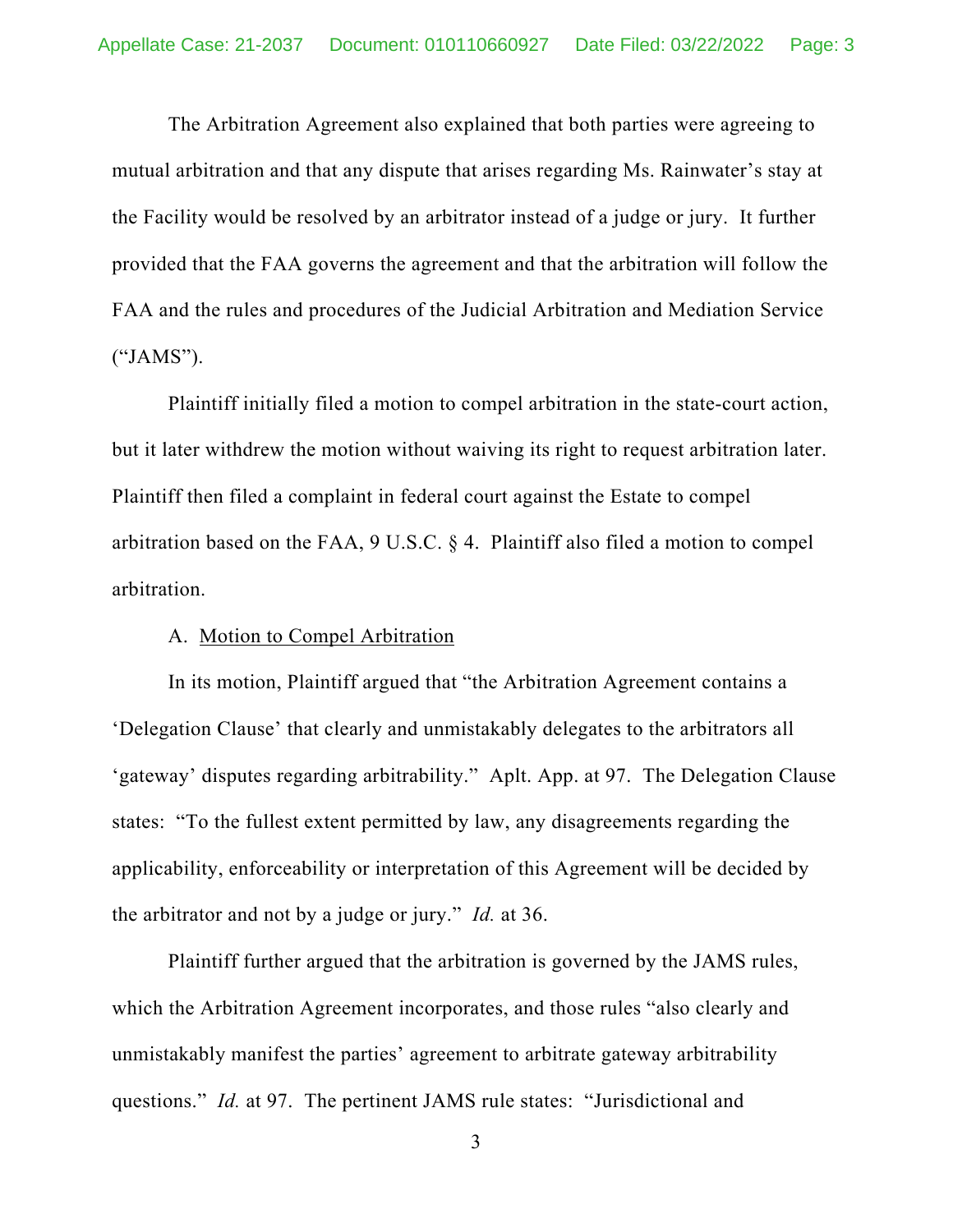arbitrability disputes, including disputes over the formation, existence, validity, interpretation or scope of the agreement under which Arbitration is sought, and who are proper Parties to the Arbitration, shall be submitted to and ruled on by the Arbitrator" who "has the authority to determine jurisdiction and arbitrability issues as a preliminary matter." *Id.* at 46.

Plaintiff therefore asserted that "any dispute regarding whether the Arbitration Agreement is valid and enforceable or whether a resident is bound by the Arbitration Agreement must be submitted to the arbitrators for resolution." *Id.* at 97. In other words, Plaintiff contended that "the Delegation Clause and JAMS rules require that any arbitrability challenge raised by [the Estate] be decided by the arbitrators, rather than the [district court]." *Id.* at 104.

Alternatively, Plaintiff argued that, even if there was no delegation provision, Defendant's underlying claims against Plaintiff in state court must be arbitrated pursuant to the Arbitration Agreement because the: (1) the Arbitration Agreement between the Facility and Ms. Burris is valid and enforceable; (2) the Estate must arbitrate because Ms. Rainwater is a third-party beneficiary of the Arbitration Agreement; and (3) the Estate is also bound by the Arbitration Agreement under the equitable estoppel doctrine.

The Estate opposed the motion. It first asserted that "no valid agreement to arbitrate exists or was ever formed by the parties." *Id.* at 125 (capitalization and boldface omitted). In support, it argued (1) "the alleged Agreement cannot be enforced because neither Ms. Rainwater nor a legally authorized representative ever

<sup>4</sup>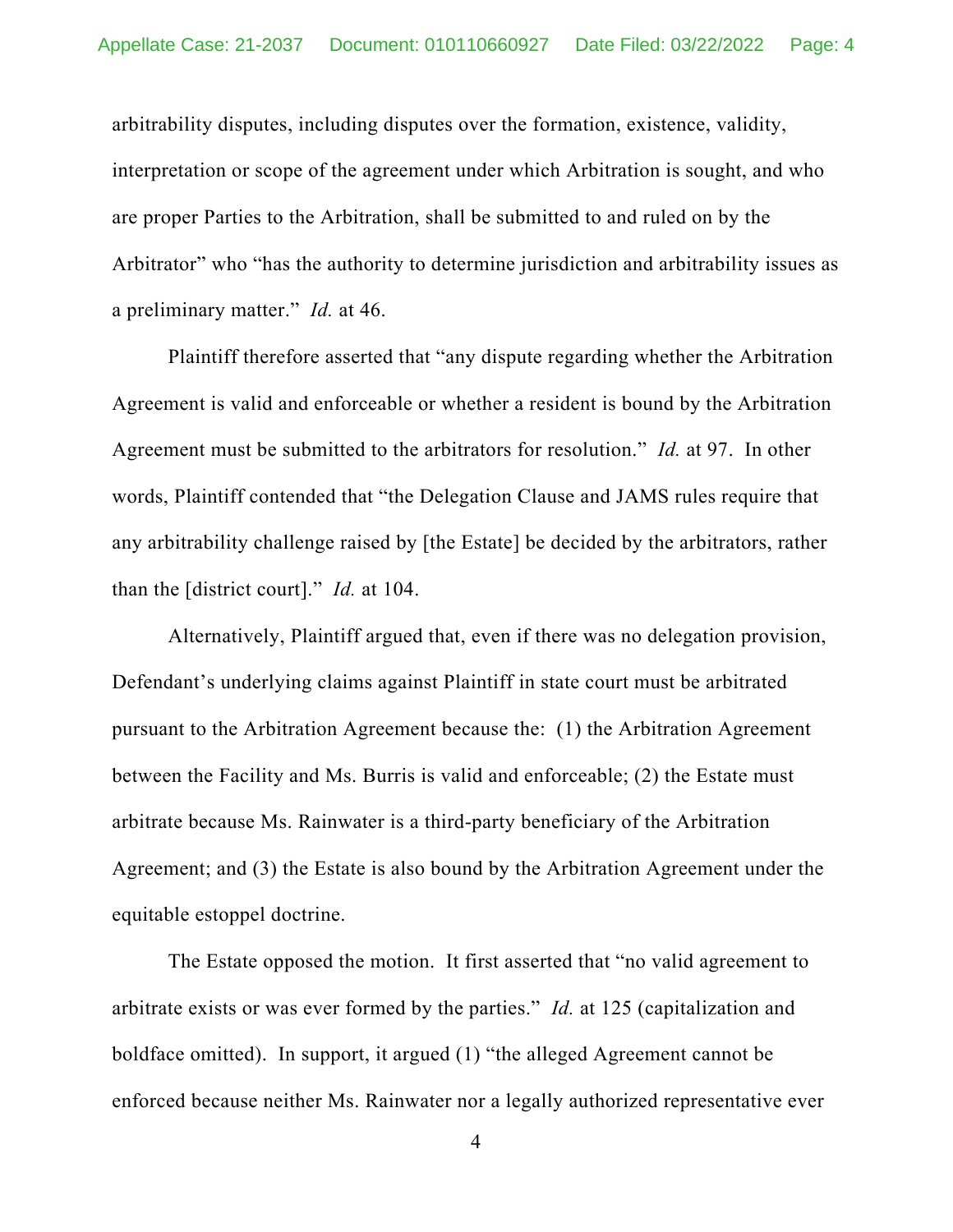assented to the alleged Agreement," *id.* at 126; (2) the alleged Agreement is unenforceable as to Ms. Burris individually because she "is not a party to the underlying state court action and she is not the Personal Representative of the [Estate]," *id.* at 128; and (3) "[t]he alleged Agreement is unenforceable under the third-party beneficiary or equitable estoppel doctrines," *id.* (capitalization and boldface omitted).

The Estate next asserted that "[t]he alleged Agreement is a procedurally unconscionable contract of adhesion," *id.* at 131 (capitalization and boldface omitted), and is "unenforceable under both applicable federal regulations and general principles of contract law," *id.* at 136. Finally, the Estate argued that the court should decide the gateway issue of arbitrability because the Delegation Clause was ambiguous and therefore unenforceable. It also reiterated its earlier argument that "there is no agreement in the first place due to the lack of authority to bind Ms. Rainwater or her [Estate]," *id.* at 138, and "[t]he Court should first determine whether a contract exists before it can enforce a provision of the contract," *id.* at 136.

Plaintiff filed a reply in support of its motion. It argued that the Estate did not dispute that Ms. Burris signed the Arbitration Agreement to secure Ms. Rainwater's admission to the Facility nor did the Estate specifically challenge the delegation language in the JAMS rules, which the Arbitration Agreement incorporates. It also asserted that because the Estate's argument regarding Ms. Burris's lack of authority was directed to the Arbitration Agreement as a whole and did not specifically target the Delegation Clause, it could not be considered. It further asserted that

5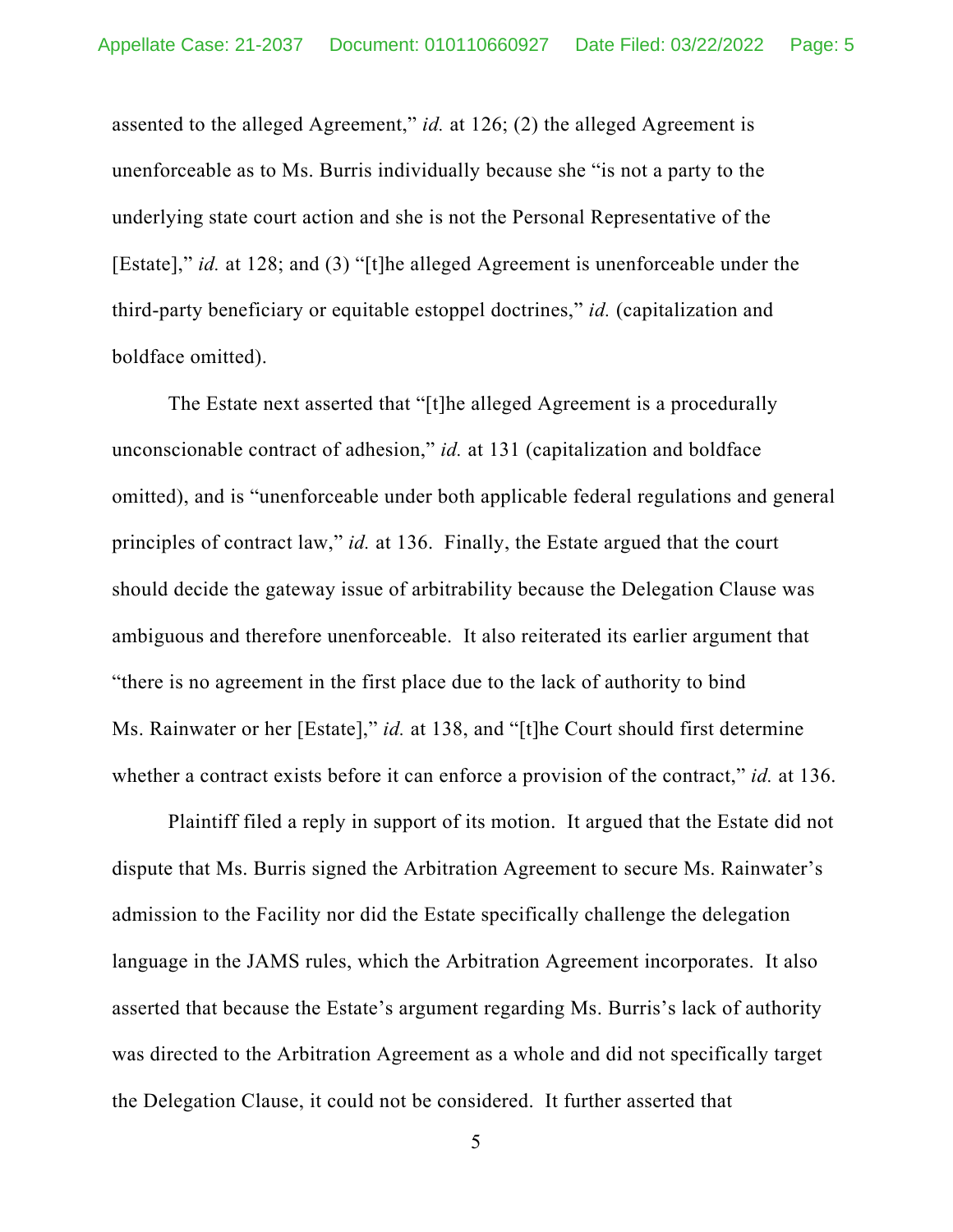Ms. Rainwater was bound by the Arbitration Agreement under third-party beneficiary and equitable estoppel doctrines and "[t]hus, [the Estate's] contention that Ms. Burris lacked authority to agree to arbitration on Ms. Rainwater's behalf is irrelevant to Plaintiff's Motion." *Id.* at 204. Because "[t]he arbitrators alone have the authority to decide [the Estate's] defenses to the Arbitration Agreement," Plaintiff contended "the Court should enforce the delegation provision in the Agreement and the JAMS Rules and compel arbitration." *Id.* at 199.

#### B. District Court Decision

In its decision, the court first rejected the Estate's argument that there was ambiguity in the Arbitration Agreement about the parties' intent to delegate disagreements about arbitrability to an arbitrator. The court explained: "The Tenth Circuit made clear [in *Belnap v. Iasis Healthcare*, 844 F.3d 1272, 1281 (10th Cir. 2017),] that incorporating JAMS rules in which arbitrability decisions are plainly decided by the arbitrator compels finding an intent to delegate" and "*Belnap* is controlling here." *Id.* at 261. The court next determined that because the Estate's arguments concerning procedural unconscionability targeted the agreement as a whole and were not particular to the delegation provision, the Estate's "unconscionability challenge is for an arbitrator to decide based on the plain language of the delegation provision." *Id.* at 263.

But when it came to the Estate's argument that Ms. Burris did not have authority to enter the agreement on behalf of the Estate, which also went to the Arbitration Agreement as a whole and was not specific to the delegation provision,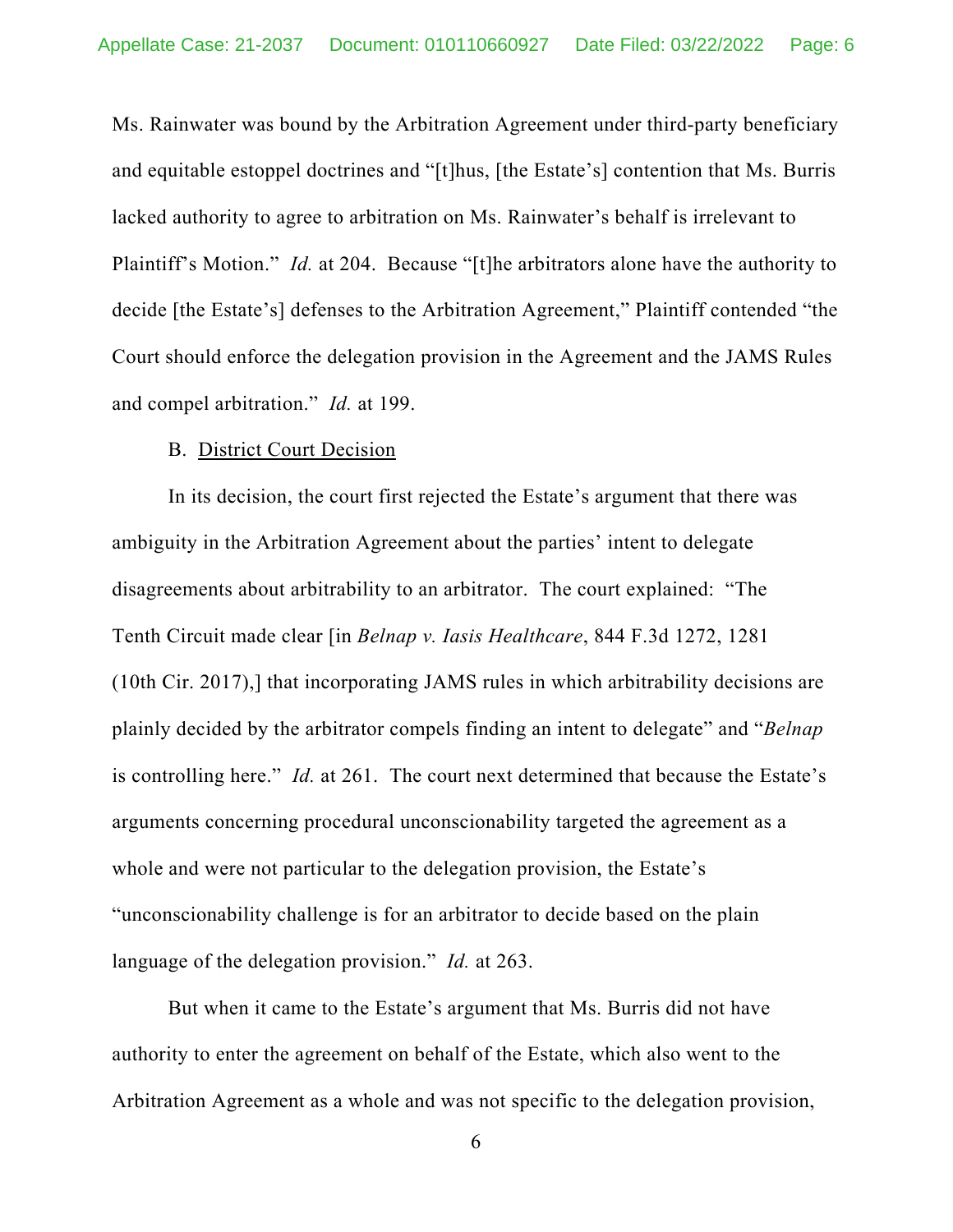the court found "that the question of whether any contract exists at all to bind the Estate is one for this Court and not the arbitrator," *id.* at 264 (citing *Fedor v. United Healthcare, Inc.*, 976 F.3d 1100, 1104 (10th Cir. 2020)). In considering this "gateway question . . . of contract formation," Aplt. App. at 264, the court looked to whether Ms. Burris had authority to enter the contract for Ms. Rainwater under agency law. The court ultimately concluded that Plaintiff had "not met its burden of showing an agency relationship existed between Ms. Rainwater and Ms. Burris." *Id.* at 266.

The court next considered whether the Arbitration Agreement between Ms. Burris individually and the Facility could bind Ms. Rainwater under the third-party beneficiary and equitable estoppel doctrines. The court recognized that the contractual terms "evince an intent to name Ms. Rainwater, the Resident, as a third-party beneficiary," *id.* at 268. The court explained that the third-party beneficiary doctrine generally "applies when a non-signatory attempts to enforce the contract against a signatory." *Id.* at 269. But the court observed that New Mexico courts had not resolved the question at issue here—"whether and under what circumstances a signatory may compel a non-signatory to arbitrate under the thirdparty beneficiary doctrine." *Id.* Based on the circumstances in this case, the court determined that Plaintiff had not met its burden of showing its entitlement to compel arbitration under the third-party beneficiary doctrine. The court reached the same determination regarding the applicability of the equitable estoppel doctrine.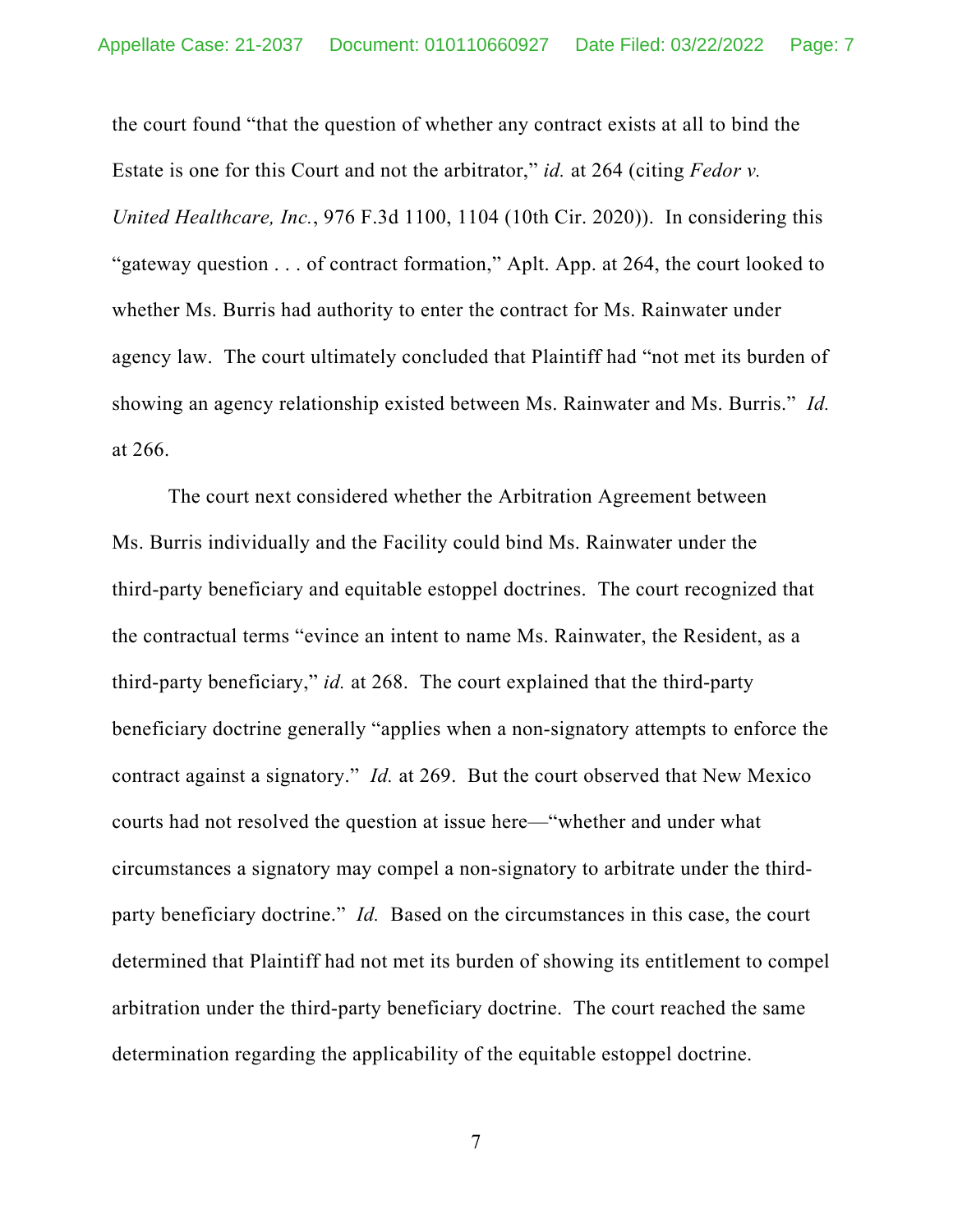The court denied Plaintiff's motion to compel arbitration, and this appeal followed.

### II. Discussion

We review de novo a district court's denial of a motion to compel arbitration. *Ragab v. Howard*, 841 F.3d 1134, 1136 (10th Cir. 2016).1

Plaintiff contends that the district court erred in not enforcing the delegation provisions in the Arbitration Agreement, which delegated all gateway issues of arbitrability to the arbitrator. It explains that "[n]one of the parties disputed that a contract (the Arbitration Agreement) was formed between Ms. Burris and the Facility," Aplt. Opening Br. at 12; "[t]he issue is thus not one of contract formation . . . , but instead one of *enforcement*—can the Arbitration Agreement be *enforced* against the Estate because Ms. Rainwater was a third-party beneficiary of the Agreement," *id.* at 14. Plaintiff argues the gateway issue of arbitrability must be submitted to the arbitrator to decide in the first instance because the Arbitration Agreement contains clear and unmistakable delegation provisions. Plaintiff therefore asserts that the district court "erred in deciding [the third-party beneficiary] issue

<sup>&</sup>lt;sup>1</sup> The Estate asserts in its jurisdictional statement that Plaintiff "has not sufficiently demonstrated that federal subject matter jurisdiction exists pursuant to 28 U.S.C. § 1332(a)(1)." Aplee. Resp. Br. at 1. But the Estate offers no explanation as to how Plaintiff failed to establish that the district court possessed diversity jurisdiction over the case. Plaintiff explains that it alleged in its complaint that the parties were citizens of different states (Delaware and Maryland for Plaintiff and New Mexico for the Estate) and that the amount in controversy exceeds \$75,000. Because the Estate did not explain why these allegations were insufficient, we see no basis to conclude that the district court lacked jurisdiction under  $\S 1332(a)(1)$ .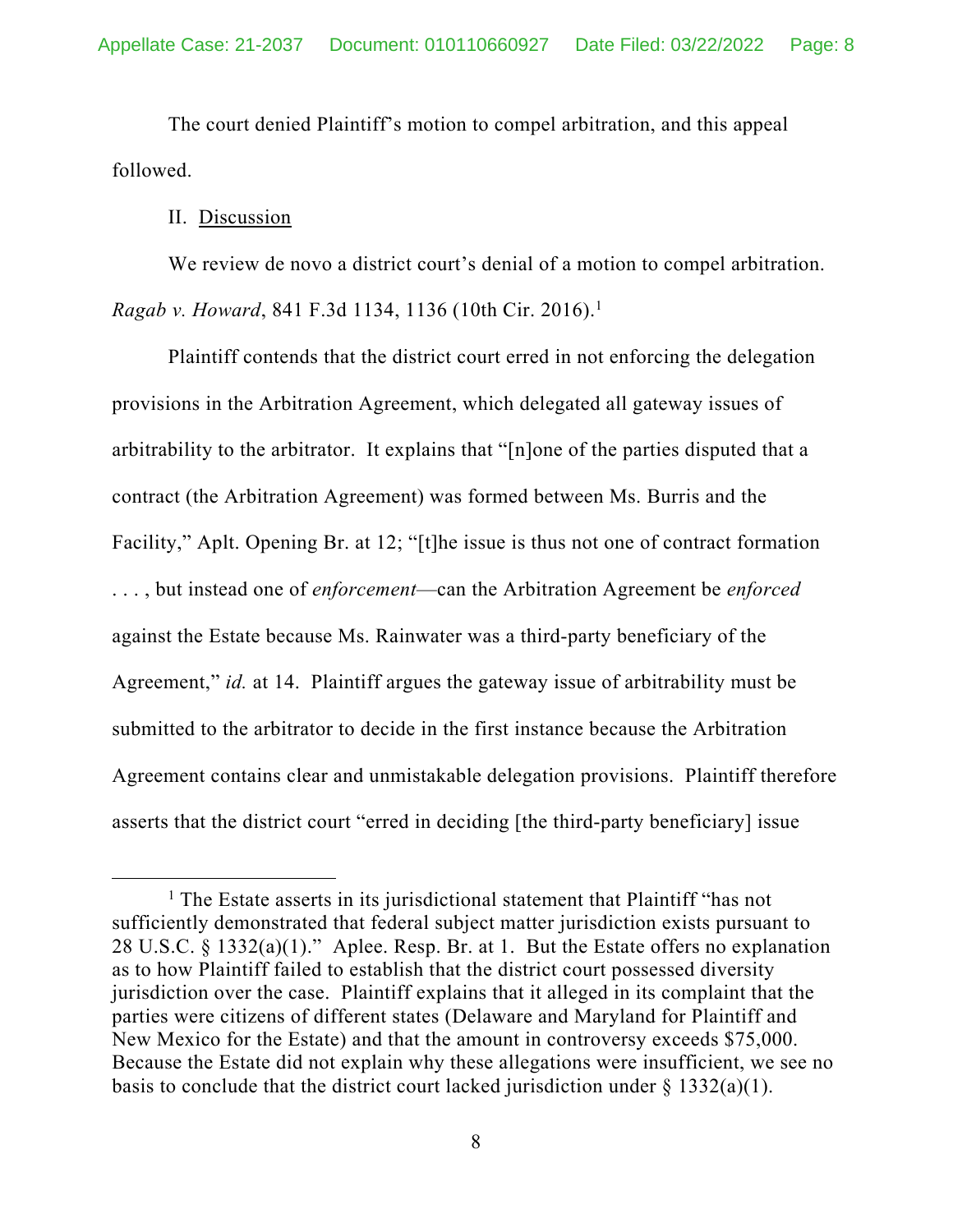rather than compelling arbitration." *Id.* at 12. We agree.<sup>2</sup>

Under § 4 of the FAA, a party "aggrieved" by another party's failure "to arbitrate under a written agreement for arbitration" may petition a federal court "for an order directing that such arbitration proceed in the manner provided for in such agreement." 9 U.S.C. § 4. In *Rent-A-Center, West, Inc. v. Jackson*, 561 U.S. 63, 68-69 (2010), the Supreme Court explained that a "delegation provision is an agreement to arbitrate threshold issues concerning the arbitration agreement" and "parties can agree to arbitrate 'gateway' questions of 'arbitrability,' such as whether the parties have agreed to arbitrate or whether their agreement covers a particular controversy." The Court further explained that "[a]n agreement to arbitrate a gateway issue is simply an additional, antecedent agreement the party seeking arbitration asks the federal court to enforce, and the FAA operates on this additional arbitration agreement just as it does on any other." *Id.* at 70. Courts, however, "should not assume that the parties agreed to arbitrate arbitrability unless there is clear and unmistakable evidence that they did so." *Belnap*, 844 F.3d at 1281 (brackets and internal quotation marks omitted).

Here, Plaintiff sought to enforce the delegation terms in the Delegation Clause and the JAMS rules, which the Arbitration Agreement expressly incorporated,

<sup>&</sup>lt;sup>2</sup> Because we agree with Plaintiff that the district court erred in reaching an issue that should have been submitted to the arbitrator, we need not address Plaintiff's second argument—whether "the district court incorrectly determined that the New Mexico Supreme Court would not compel a non-signatory to arbitrate under the third-party beneficiary doctrine," Aplt. Opening Br. at 12 (internal quotation marks omitted).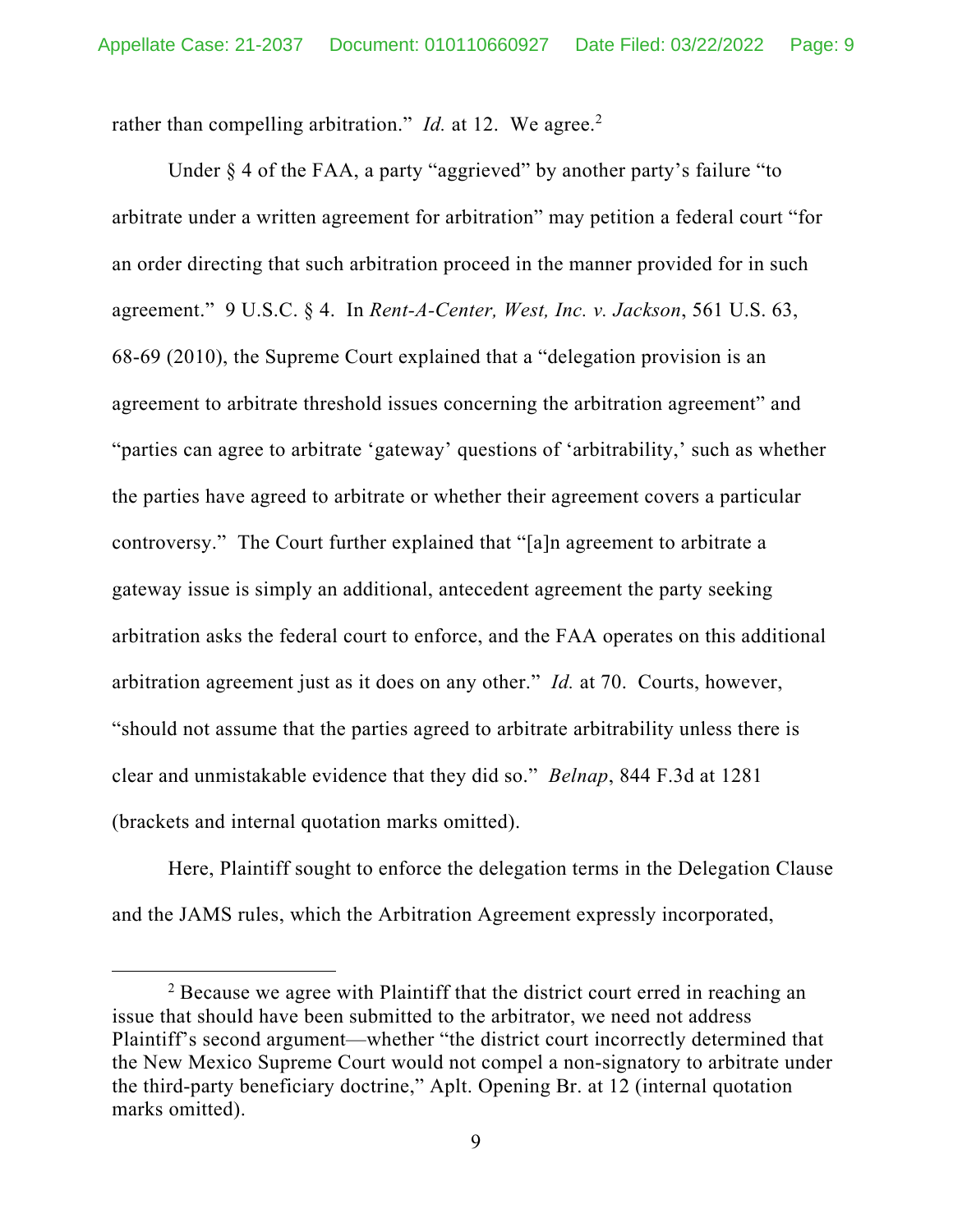arguing that "the Delegation Clause and JAMS rules require that any arbitrability challenge raised by [the Estate] be decided by the arbitrators, rather than the [district court]," Aplt. App. at 104. If a party "seeks to enforce" a delegation clause, the opposing party must "challenge[] the delegation provision specifically"; otherwise, the court "must treat [the delegation clause] as valid" and "enforce it" under the FAA, "leaving any challenge to the validity of the Agreement as a whole for the arbitrator." *Rent-A-Ctr.*, 561 U.S. at 72; *see also Fedor*, 976 F.3d at 1105 ("[I]f a party . . . fails to specifically challenge a delegation clause . . . , then the delegation clause will typically require a court to compel arbitration and allow an arbitrator to determine whether the arbitration contract was indeed valid.").

Although the Estate argued in response to the motion to compel that a sentence after the Delegation Clause created ambiguity and therefore the delegation provision was not clear and unmistakable, it never challenged the delegation terms in the JAMS rules. In *Belnap*, we concluded that the parties "clearly and unmistakably agreed to arbitrate arbitrability when they incorporated the JAMS Rules into the Agreement." 844 F.3d at 1281. In its decision, the district court recognized that "[t]he JAMS rule regarding arbitrability in *Belnap* is identical to the JAMS rule here" and found an intent to delegate under the holding in *Belnap*. Aplt. App. at 261. "[B]ased on the plain language of the delegation provision," and the *Rent-A-Center* decision, the district court concluded that the Estate's argument that the Arbitration Agreement was unconscionable—which challenged the agreement as a whole and not the delegation provision—had to be submitted to an arbitrator. *Id.* at 263.

10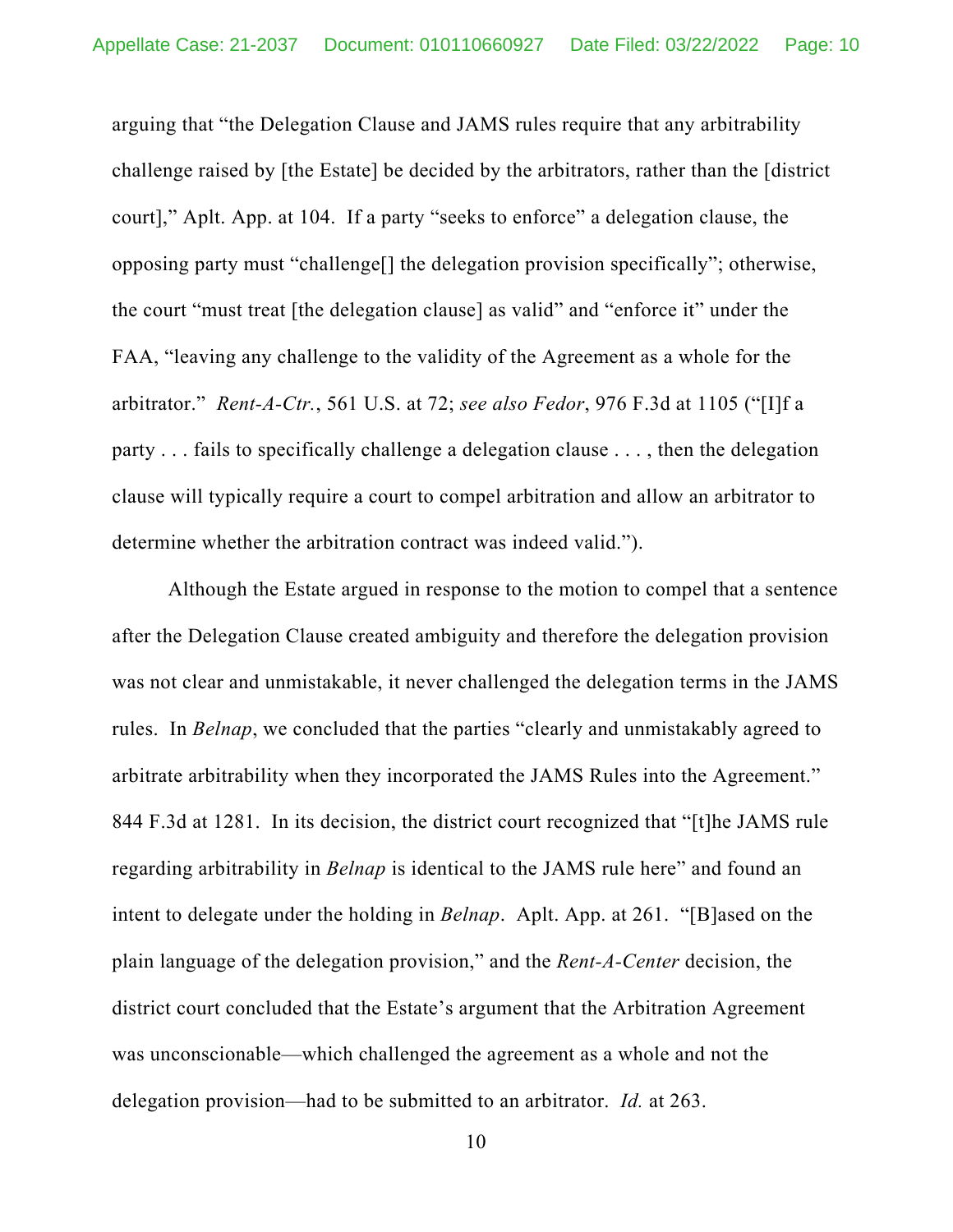But after initially determining there was an enforceable delegation provision and concluding that the Estate's unconscionability argument needed to be submitted to an arbitrator based on that provision, the district court next determined that there was an "initial question" of "whether the Estate ever entered an agreement at all with [the Facility] to which it can be bound." *Id.* at 264. Because the court characterized this question as one of contract formation, it found that the question of whether any contract existed to bind the Estate was for the court to decide and not the arbitrator, citing our decision in *Fedor*.

*Fedor* is distinguishable on its facts, though, and for that reason it does not support the district court's decision to consider this question. In *Fedor*, a former employee filed a collective suit against her former employer. 976 F.3d at 1100. The employer sought to compel arbitration based on four arbitration policies, but the fourth policy from 2016 was the only one that contained a delegation provision. *Id.* at 1103-04. The plaintiffs argued the first three policies were void as illusory and that the 2016 policy was irrelevant because none of them saw or signed it. *Id.* at 1104. The district court nevertheless compelled arbitration based on the 2016 agreement because the plaintiffs did not challenge the delegation provision specifically. *Id.* The lead plaintiff argued on appeal that a court must first determine whether an agreement to arbitrate was formed before sending the case to an arbitrator. *Id.* We agreed, explaining that the lead plaintiff "raised an issue of formation which . . . cannot be delegated to an arbitrator." *Id.* at 1106-07.

Here, in contrast, the parties did not dispute that an agreement was formed

11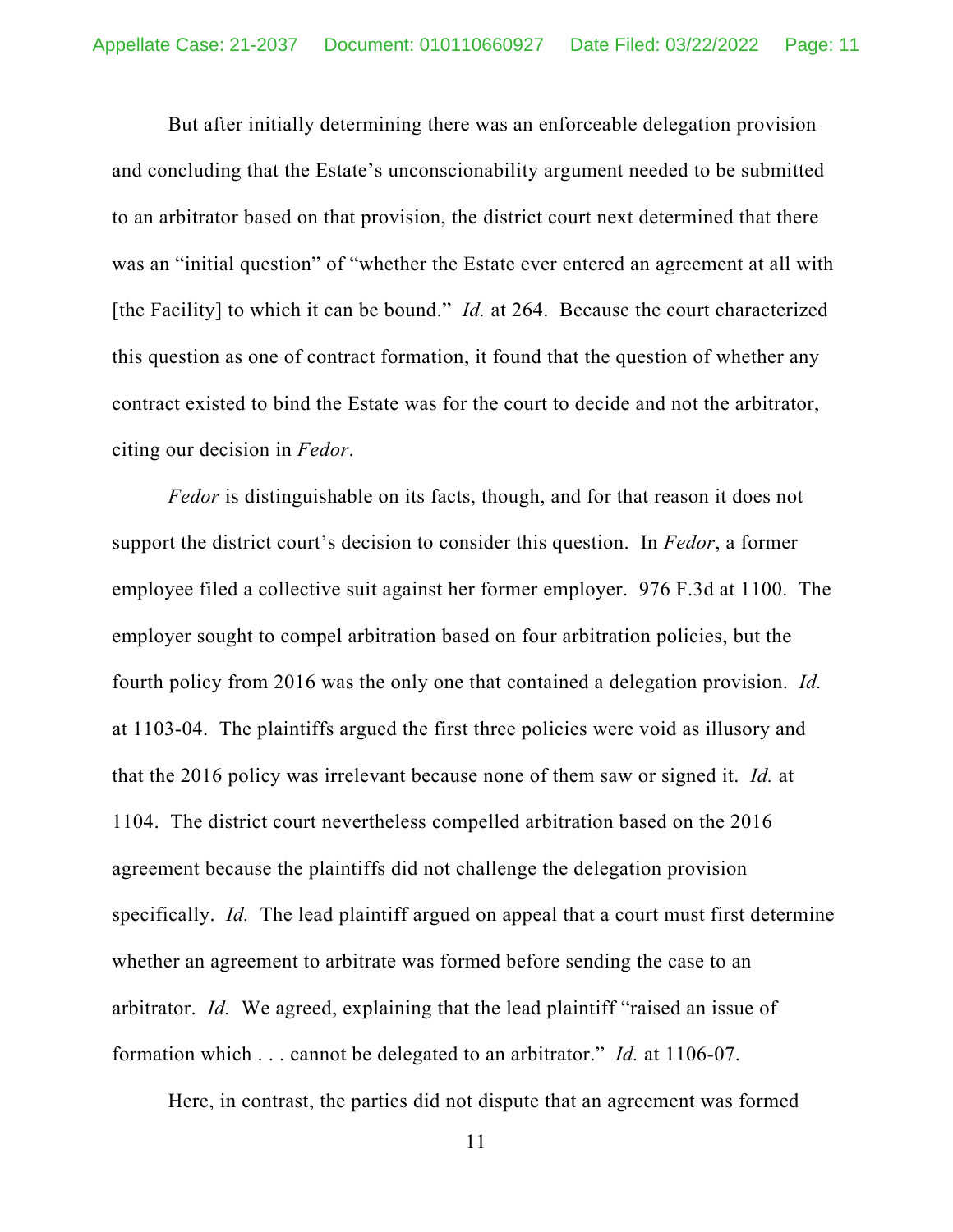between Ms. Burris and the Facility, and neither is there a dispute that the agreement contains a delegation provision. Further, Plaintiff never argued that Ms. Burris had the authority to enter into the Arbitration Agreement on Ms. Rainwater's behalf. Instead, Plaintiff asserted that based on the Arbitration Agreement formed between the Facility and Ms. Burris, the Arbitration Agreement should be enforced against Ms. Rainwater as a third-party beneficiary of that agreement.

Moreover, by initially discussing the Arbitration Agreement's delegation provision and rejecting the Estate's challenge to that provision, the district court necessarily concluded that an arbitration agreement was formed between Ms. Burris and the Facility. Had the district court found that no agreement had been formed, there would have been no need to determine whether the Arbitration Agreement contained an enforceable delegation provision.<sup>3</sup>

We conclude the district court's rulings—on the one hand that there was an agreement to arbitrate and an enforceable delegation provision as to the Estate's unconscionability argument, and on the other hand that there was a question as to whether an agreement to arbitrate had ever been formed and then proceeding to address the third-party beneficiary issue—are inconsistent. We agree with and affirm the district court's first ruling—that there is an arbitration agreement between Ms. Burris and the Facility that contains an enforceable delegation clause. Once the

 $3$  Likewise, if the district court had determined that no agreement to arbitrate had been formed between Ms. Burris and the Facility, then it would not have needed to go on to address whether the Arbitration Agreement could be enforced against Ms. Rainwater as a third-party beneficiary of that agreement.